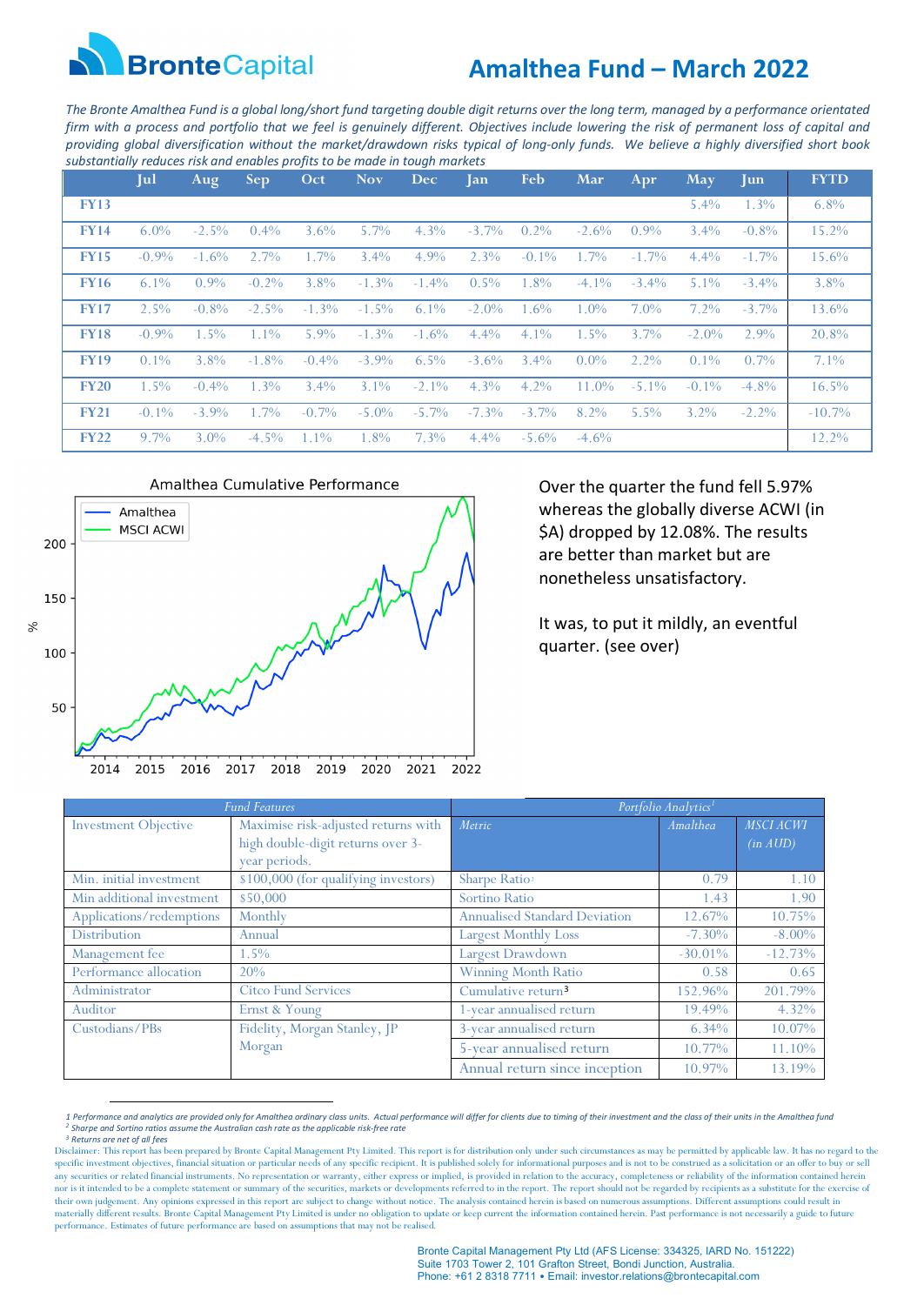On a top-down view, the short side of the book was profitable in the quarter and we suffered on the long side. That is perhaps as expected, as markets were down in the quarter.

Moreover, the losses in our book were in our most controversial stock (Herbalife), in an agricultural stock (Genus) and across our European long positions. We will talk about those longs at the end of this letter. But that is not how the quarter played on a day-to-day basis. Even though we made money on shorts for the quarter the action in the quarter was – mostly – on the short side of our book.

This letter will describe what for us were daily ups and downs, and then examine the big picture moves in our long book.

#### *A quarter with two halves*

This was a quarter of two halves. One good, one bad.

The first half was  $-$  at least for us  $-$  lovely.

- o Highly valued growth stocks, of which we own relatively few, went down sharply. Funds that had chased performance had a very bad month. Funds we admire produced returns closer to minus 20% than minus 10%.
- o Frauds and promotes pretending to be "growth stocks" went down, but not quite as sharply as the real growth stocks.
- o Value stocks were mostly okay.

By the middle of the February, we were up over five percent. We were happy. Writing a letter then would have been very pleasant. We would be working out how not to sound too smug at what were (at least on a relative basis) glowing returns.

But we write quarterly, and by the end of the quarter sounding too smug is not the problem. We gave back all the good returns from the first half of the quarter and then some. The proximate trigger for the poor second half of the quarter was Putin's invasion of Ukraine.

We run a fairly balanced book and are mostly only marginally concerned by geopolitical events. This was different.

- $\circ$  We are short promotional gold mines, a perennial part of our portfolio. They went up because gold goes up in periods of uncertainty.
- $\circ$  Likewise, we are short sketchy oil companies. They went up because the withdrawal of Russian hydrocarbons pushed up prices, even though many of these companies will never have meaningful production.
- o Add to this dodgy uranium miners, as the withdrawal of Russian energy makes it more likely the world will build new nuclear reactors. Again, that these companies will never produce yellowcake on any scale is irrelevant.
- o We are also short fraudulent companies selling alternative energy solutions. These too are a staple of our portfolio. They also rose on the hope of alternatives to Russian oil.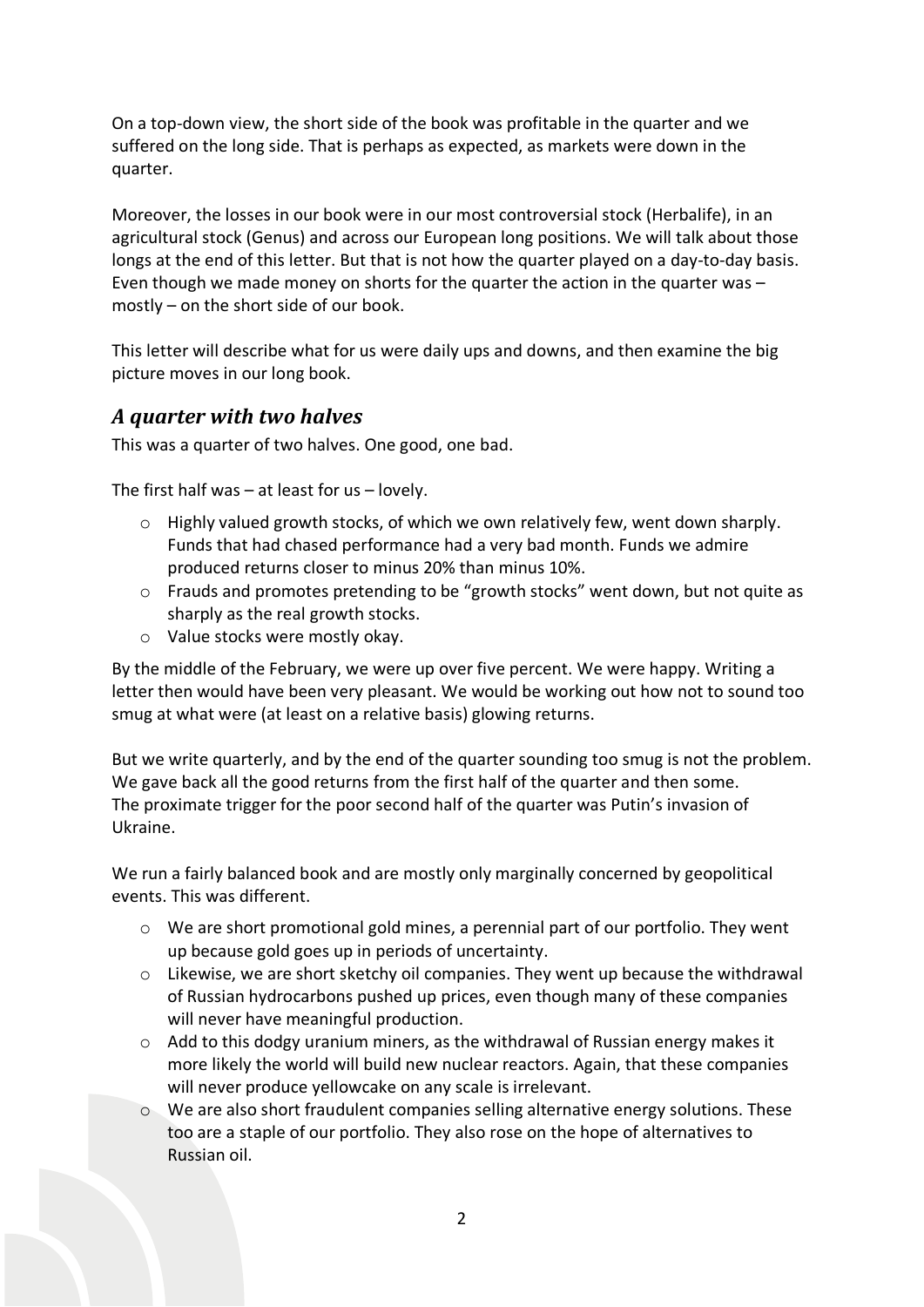o Likewise, overhyped electric vehicle companies bounced hard.

#### We could go on.

What was unusual though is the extent to which previously uncorrelated sectors became correlated. For instance, the gold price (and gold stocks real and not) tend to go up when the economy is a mess and things are uncertain. At that same point the oil price (and oil stocks) are heading down.

They went up together with Putin's invasion. Things that had seldom been correlated became suddenly quite correlated and, at least from our perspective, it was not pretty. We have some rules of thumb about what is, and is not, correlated. They all broke.

Here we confess a sin. We were slow to reduce exposure. It should have been obvious to us that this was happening and yet we sat there with cumulatively about 20 percent short stocks in what we call a "Ukraine basket". (The "Ukraine basket" being stocks that are perceived to be Putin beneficiaries".

That was an unforced error.

At the same time, we had some longs negatively affected by Putin's invasion. For instance, we have a position in Philip Morris International – the maker of Marlboro cigarettes outside the United States. PMI also makes some modern heat-not-burn tobacco products. Russians smoke heavily and it turns out that 6% of sales were in Russia, weighted towards high margin heat-not-burn products.

Herbalife (our cheapest and most controversial stock) also has a business in Russia. That hurt a little.

Our biggest Russia/Ukraine exposure is KWS, a small German company that is the worldleader in hybrid seeds for sugar-beet production. A high single digit percentage of sales are to Ukraine and Russia, and alas the war started just before planting season.

Whist we had no direct Russian or Ukrainian exposures we nonetheless had some indirect ones.

To finish a miserable six-week period, a meme stock rally broke out. The meme stocks (or stonks in the jargon) are traded by retail investors on themes of shortage and trading appeal – the stock-equivalent of Dogecoin.

We are short, in small quantity, almost all the meme stocks. The aggregate "meme stock" position is a few percent, though no individual position is large.

We will not name any of these positions other than AMC and Gamestop, the two most iconic meme stocks and the objects of the largest short squeezes in February 2020. Note the positions are small, but they are indicative of what is going on.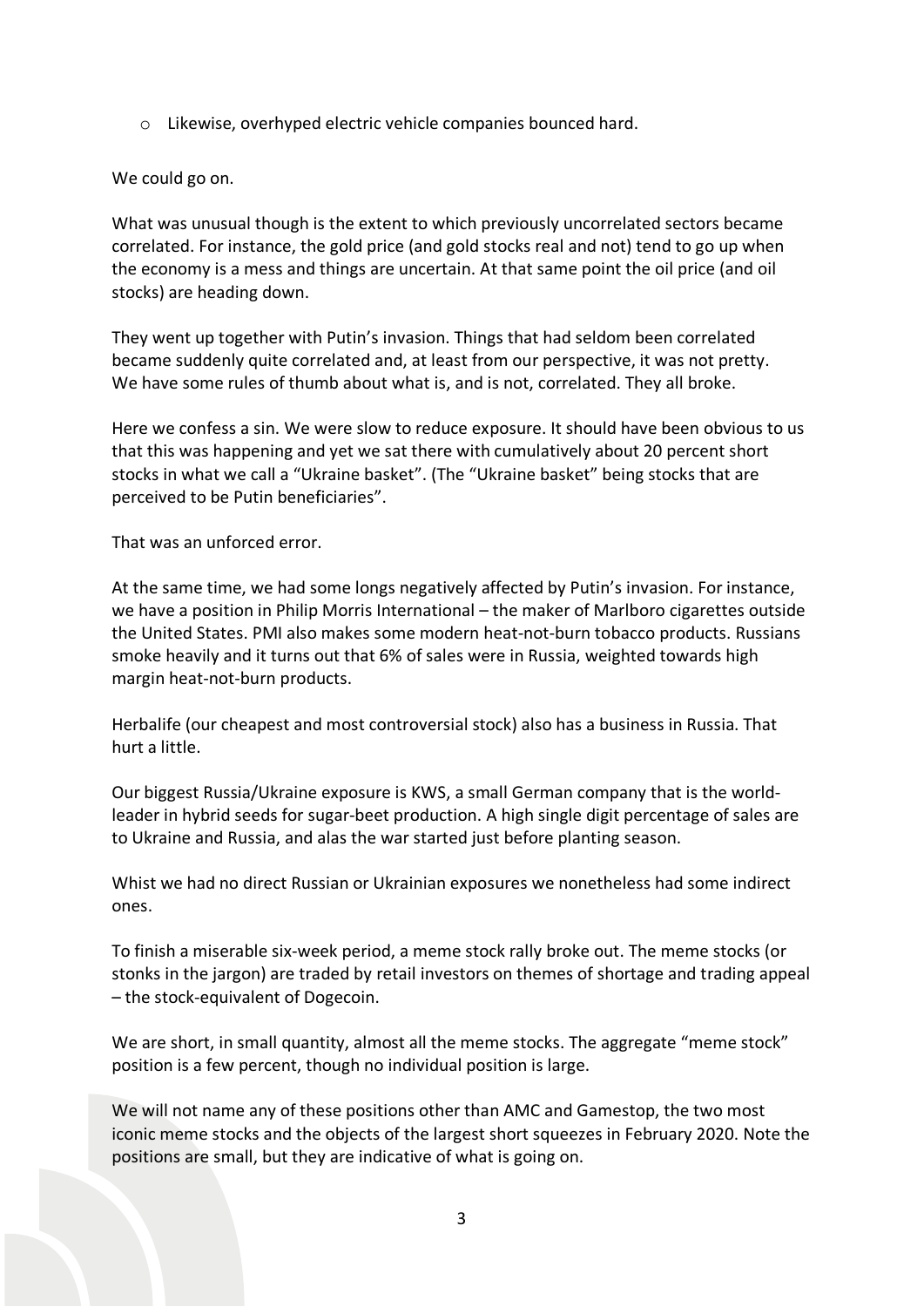AMC is an over-levered chain of movie theatres in America with (broadly speaking) slightly less attendance every year. Gamestop is a retailer of video games on DVD ROM trying hard (and maybe with some success) to reinvent itself as an alternative computer game distributor. Both these companies raised enough money that bankruptcy is not an immediately likely outcome. (Both would have gone bankrupt except for the willingness of largely retail investors to provide them with much more cash.)

Both have bad financial results. Gamestop's last financial results were terrible. And both stocks more than doubled very rapidly in March from market caps that were absurd to market caps that are more absurd. We are of course completely aware that they can double again and again after that. Their valuations are absurd but if you double the price they are not twice as absurd. They are just similarly disconnected from reality.

The reason we want to talk about them is that it is indicative of what is going on. Gamestop, the most meme of all stocks, announced a possible stock split and the stock, after market that day, traded up 17 percent. We could joke that every child knows that cutting a pizza into more slices yields more pizza. But in this market, not accepting that stock splits add value is a recipe for losing money.

The incomparable Matthew Levine however does a great job explaining why for meme stocks a stock split matters. To quote:

While the stock market doesn't really trade in round lots anymore, the options market does: If you want to buy listed call options, you have to buy them in contracts of 100 shares. (There are weird market-structure reasons for this. Most retail stock trades are internalized, with the retail broker routing your order to some market maker who will fill it from its own inventory, and if it wants to sell you fractional shares that's fine. Listed options have to trade on the exchange, the exchange has 100-share contracts, and you can't get around that by buying half a contract from a market maker.) So if you want to buy a Tesla call option struck at \$1,100 expiring on April 14, you'll pay about \$5,500 for one contract (\$55 per share for 100 shares). If Tesla did a 10-for-1 stock split, you could buy options for as little as \$550.

Again, I used to think that this didn't matter, because options trading is either (1) for professionals, who can afford \$5,500 a throw, or (2) for retail weirdos, who can't be the driving force of corporate finance. But I do think that an important lesson of last year's GameStop Corp. meme-stock situation is that retail options weirdos are in fact the driving force of corporate finance, or, at least, that retail options trading is a key part of being a meme stock.

And that sums up where we are. Despite a market that has had a serious downdraft, retail investors speculating on out-of-the-money call options and other levered gambling instruments are a significant driver of stock market performance. Especially for the band of stocks that are "sold to retail".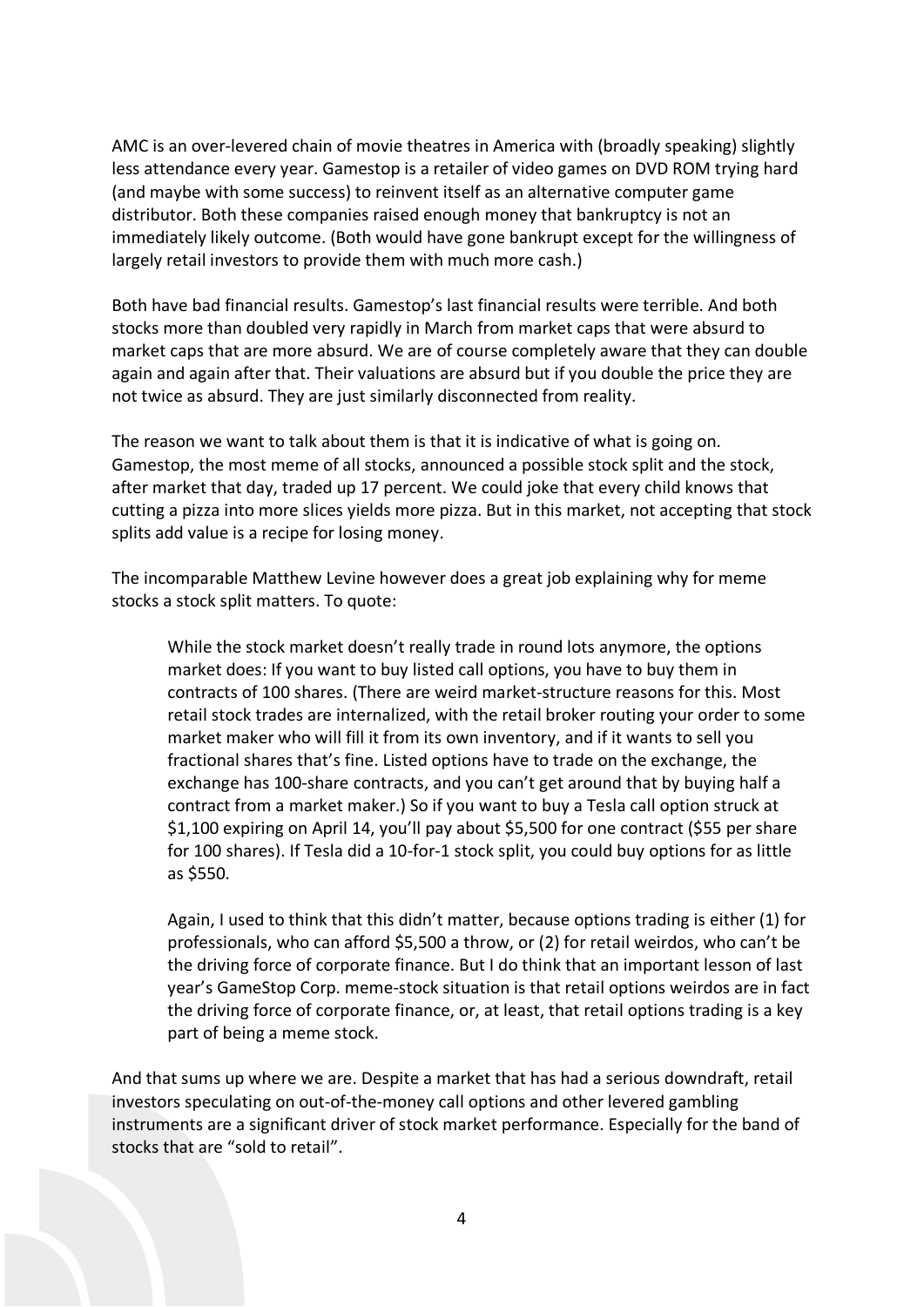It is not a comfortable position for us.

So here we are: despite having a profitable short book in the quarter, we are left with risk management problems. The Ukraine bucket described above and, to a much lesser extent, the meme stock basket (over two dozen stocks) has started to hurt us. We have had to do what is euphemistically called "risk management" but is really cutting positions that have cost us money.

That is okay, we will do it, and we think the short book will continue to make money as it did this quarter.

We just wish our short book would make money in a less volatile fashion. And we think that likely too: this sort of retail mania is likely to subside. Indeed, the retail mania of March 2022 was only a shadow of the craziness of February 2021.

### *The long book*

On a day-to-day basis during the quarter, the action was in the short book. But as noted the short book was profitable over the quarter.

The long book in aggregate however was just not very good.

Some of this was Putin-driven (such as KWS). Some of it was European driven as a few of our highest quality European stocks fell from what are expensive levels to less expensive levels. Some of the movements were just strange.

The two biggest losers were Genus and Herbalife.

Genus is an agricultural stock and as agricultural prices go up one would think it would benefit. But it is not so obvious. Genus's is the world leader in pig genetics, their main business, selling "superior pig" genetics to pig farmers around the world. In this context "superior pig" means a pig that converts grain to meat more efficiently in largely factory piggeries (although also in free range pig farms).

About half the world's pork is consumed in China. As China goes into Covid lockdown, pork consumption fell. But the grain price is rising, driven by Putin's invasion. There is a squeeze on piggeries everywhere, but an intense squeeze on piggery profits in China. This is clearly impacting Genus negatively, and the stock reflects it.

Herbalife is a large and volatile position, and in this quarter the loss on Herbalife is about the same size as our aggregate loss. It is worth explaining why there is volatility. Herbalife  $$ as explained in previous letters – sells diet shakes through multi-level marketing plans. The idea is simple enough. If a regular overweight person were to replace 5-8 meals a week with high protein low calorie alternatives (such as a diet shake) and were to walk an extra 15km a week they would lose a lot of weight.

The problem is sticking with the diet. It is hard. Most people fail.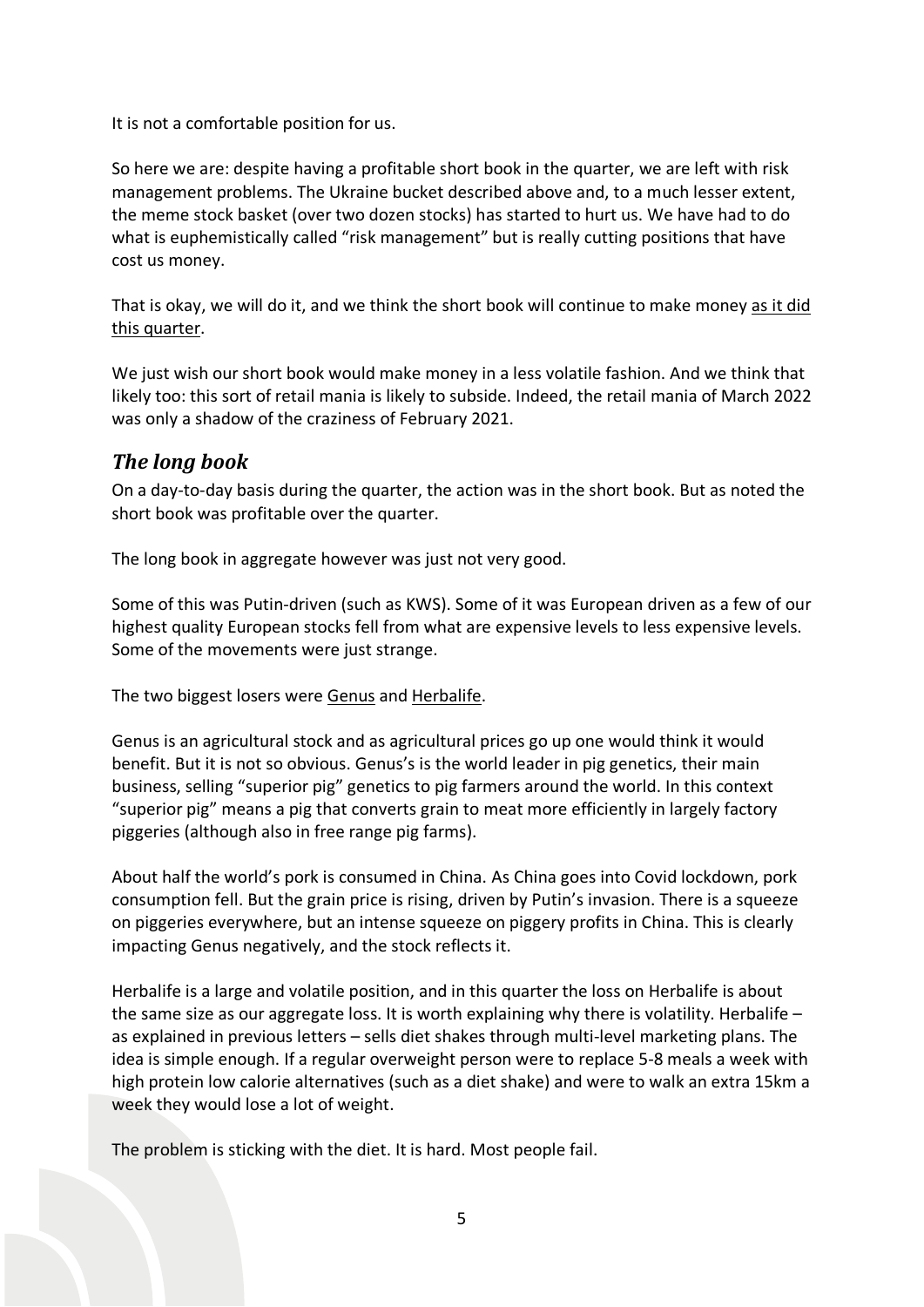Your friendly Herbalife distributor however wants to sell you diet shakes. They will cajole you, nag you, go hiking with you, do all sorts of things to keep you on the diet – and that sometimes works. Indeed, it quite often works.

We have visited many successful Herbalife distributors, and even with them most people who sign up for the diet fail. But those who succeed stay as customers for many years. Now imagine someone who successfully signs up 10 participants to the diet. Realistically 70-80 percent of them will have dropped out in a year. (It is a diet) but the remainder will stick around for many years.

A small-scale distributor might realistically have 10 good sign ups a month. Most of those will drop out but if 20-30% stay around they might have a reasonable book of business in a few years. The business grows even though most customers leave. We have visited a few such distributors.

Now imagine in Covid it becomes very easy to sign people up. (It was – they were stuck at home and the Herbalife clubs were organized over zoom). And imagine for six months the number of people being signed up goes to 20 per month. (These are realistic numbers). Then it reverts back to the old ten per month.

Then what will happen is you will get a massive jump in sales with the new sign-ups. And then a decline of sales as the pop-and-drop months age through the system.

That is what we believe is happening now. The company has declining sales but, we believe, no negative change in the underlying economics of the business. We will know with some certainty if the decline in sales reverses in the third quarter of 2022.

But the net effect is that the stock is very weak. (The conventional thinking goes: who wants to buy shares in companies with declining sales?)

The stock now trades at 7-8 times earnings, and the company is buying back as many shares as it reasonably can from existing cash flows. We think the sales will start increasing again from the third quarter as the covid-pop-and-drop cohort works through the system. And thus, this will be a very fine stock indeed.

However, we can be wrong: the decline in sales might be indicative of something much worse going on in the business. We have said we should know for sure when the company reports its third quarter results sometime in the fourth quarter of 2022. We will report back to you in the end of year letter as to whether we are right.

The other losers in the portfolio were European stocks, generally, as Europe was weak all quarter.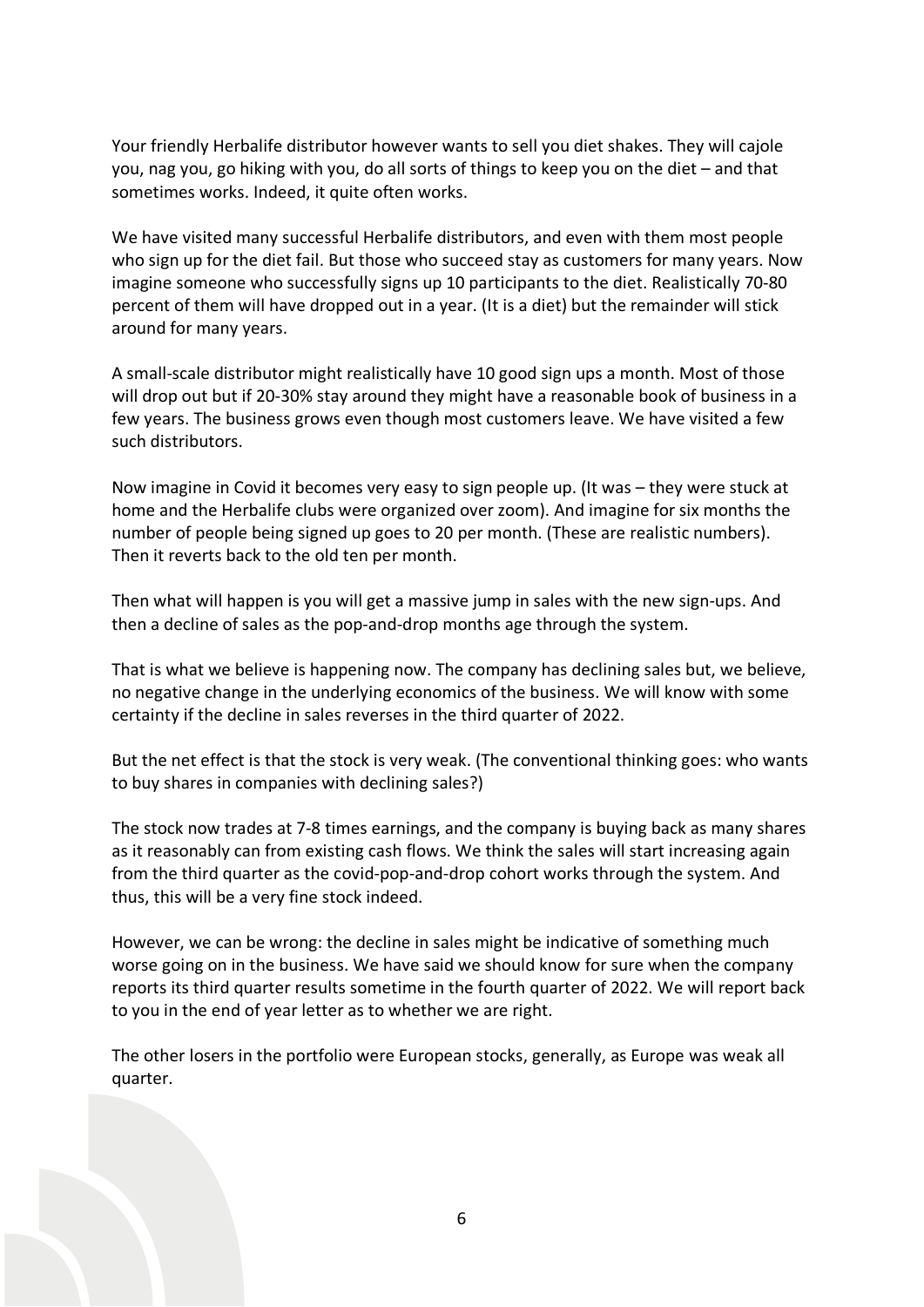## *The future*

Our portfolio will work fantastically well *if we can hold it* but violent rallies in our short book make it hard to hold what will eventually be a winning hand.

John has a friend who has far more aggressive investment practices than Bronte. He is mostly a venture capitalist. And John wrote to him with envy a while ago – amazed that all the most rubbery investments could get passed out in Special Purpose Acquisition Corps (or SPACs). Venture capital had become heads I win, tails I dump my losers on the market for a profit. The response was instructive.

Question: in a world of relatively low rates and high inflation, where would you put relatively "non-risk" capital? I have far more exposure to risk assets (growth stocks, crypto etc.) than I need — so when I get distributions I tend to try to allocate into investment real estate, personal real estate, or hold in cash. What else would you do today?

And the question is genuinely hard. Asset prices are very high. Some asset prices are simply inexplicable. (Can anyone give a cogent story about why the market capitalisation of the cryptocurrency Dogecoin is still – after considerable falls – about \$20 billion? Meme stocks are similar.) But even the old safe assets are expensive. Bond yields are atrociously low versus current inflation and will become "confiscation certificates" if inflation does not revert to very low levels. (Contra: We first heard the phrase "confiscation certificates" at the beginning of a nearly 40-year rally in bond prices.…) Inflation protected bonds have sharply negative yields. They are already explicitly "confiscation certificates". Australians are well aware just how expensive residential real estate is. Positive returns from here require that the prices become even more untenable for the next generation.

Consumer staple companies (traditionally the safest of safe investments) are priced off bond yields and at this price are not safe. Indeed, in a world with sharply negative real interest rates the market expectation is that investors collectively will lose money from here.

We think that negative real returns for investors over the next five years are likely. The sharply negative yield on inflation linked securities is not irrational in a world where other assets are similarly overpriced.

We hope to be on the other side – short the crappiest stocks, long the sensible stuff. But we are cognisant that a random event such as Putin invading Ukraine can cause a worthless uranium stock with a market cap of half a billion dollars to become a worthless uranium stock with a market cap well over a billion dollars. And we can be on the wrong side of that trade.

### *A note to the Australian clients*

We have seldom had such large conflicting forces driving the Australian dollar. Obviously, the Putin inspired commodity price squeeze is good on average for the Australian dollar. But we think that is too simplistic. The Putin-led commodity rises are focused on things that Russia does well – such as oil or nickel.